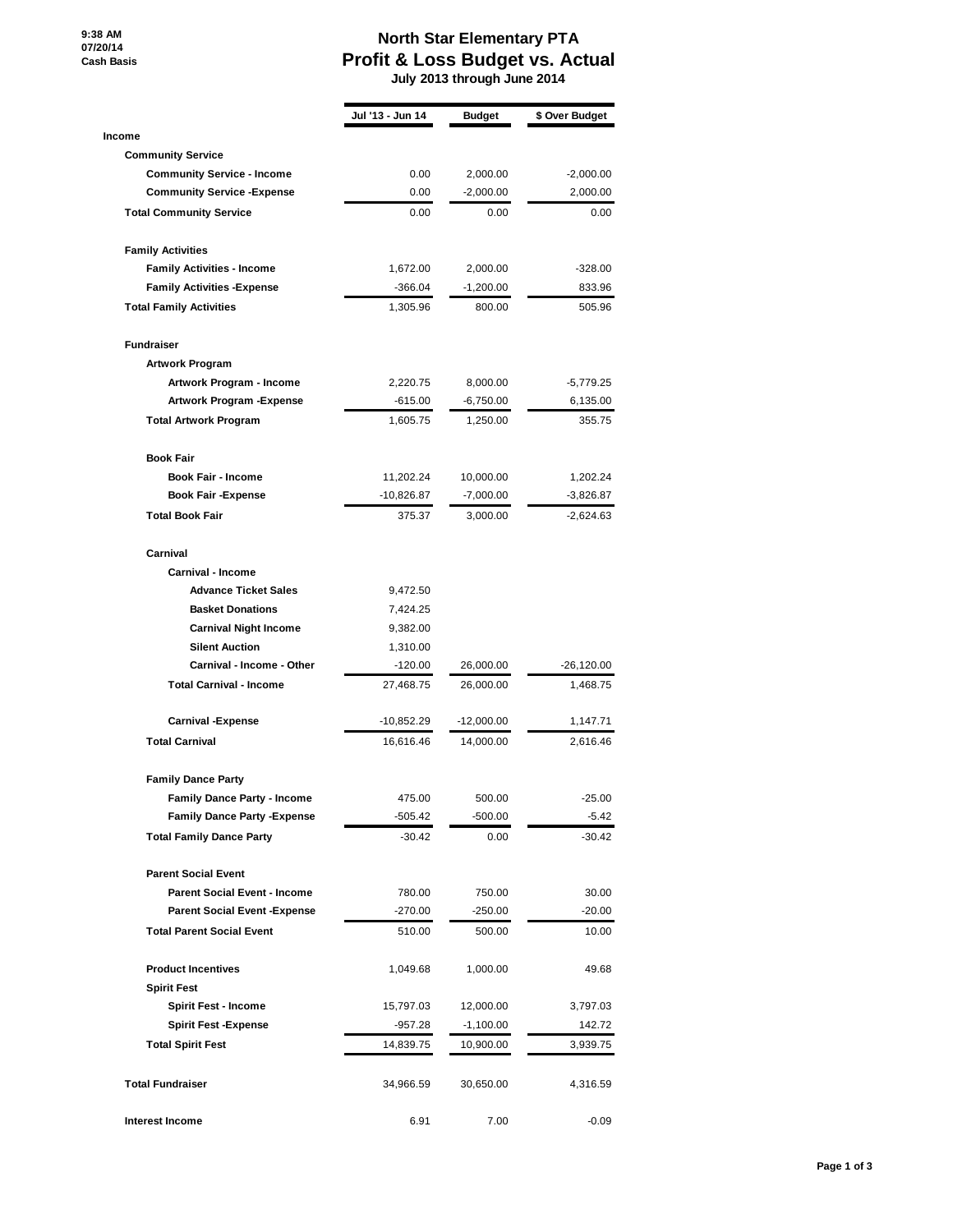**9:38 AM 07/20/14 Cash Basis**

## **North Star Elementary PTA Profit & Loss Budget vs. Actual**

 **July 2013 through June 2014**

|                                     | Jul '13 - Jun 14 | <b>Budget</b> | \$ Over Budget |
|-------------------------------------|------------------|---------------|----------------|
| Membership                          |                  |               |                |
| <b>Membership - Income</b>          | 2,883.50         | 3,500.00      | $-616.50$      |
| <b>Membership-Expense</b>           | $-1,466.25$      | $-1,875.00$   | 408.75         |
| <b>Total Membership</b>             | 1,417.25         | 1,625.00      | $-207.75$      |
| <b>Spirit Wear</b>                  |                  |               |                |
| <b>Spirit Wear - Income</b>         | 10,422.00        | 8,085.00      | 2,337.00       |
| <b>Spirit Wear -Expense</b>         | $-9,286.95$      | $-7,600.00$   | $-1,686.95$    |
| <b>Total Spirit Wear</b>            | 1,135.05         | 485.00        | 650.05         |
| <b>Staff Appreciation</b>           |                  |               |                |
| <b>Staff Appreciation - Income</b>  | 2,038.75         | 2,500.00      | -461.25        |
| <b>Staff Appreciation - Expense</b> | $-2,355.82$      | $-2,500.00$   | 144.18         |
| <b>Total Staff Appreciation</b>     | $-317.07$        | 0.00          | $-317.07$      |
| Yearbook                            |                  |               |                |
| Yearbook - Income                   | 8,160.00         | 8,550.00      | $-390.00$      |
| Yearbook - Expense                  | $-7,245.00$      | $-8,500.00$   | 1,255.00       |
| <b>Total Yearbook</b>               | 915.00           | 50.00         | 865.00         |
| <b>Total Income</b>                 | 39,429.69        | 33,617.00     | 5,812.69       |
| <b>Expense</b>                      |                  |               |                |
| <b>Academic Competition</b>         |                  |               |                |
| <b>Math Olympiad</b>                | 99.00            | 99.00         | 0.00           |
| <b>National Geography Bee</b>       | 100.00           | 100.00        | 0.00           |
| <b>Spelling Bee</b>                 | 127.50           | 120.00        | 7.50           |
| <b>Stock Market</b>                 | 175.00           | 700.00        | $-525.00$      |
| <b>Total Academic Competition</b>   | 501.50           | 1.019.00      | -517.50        |